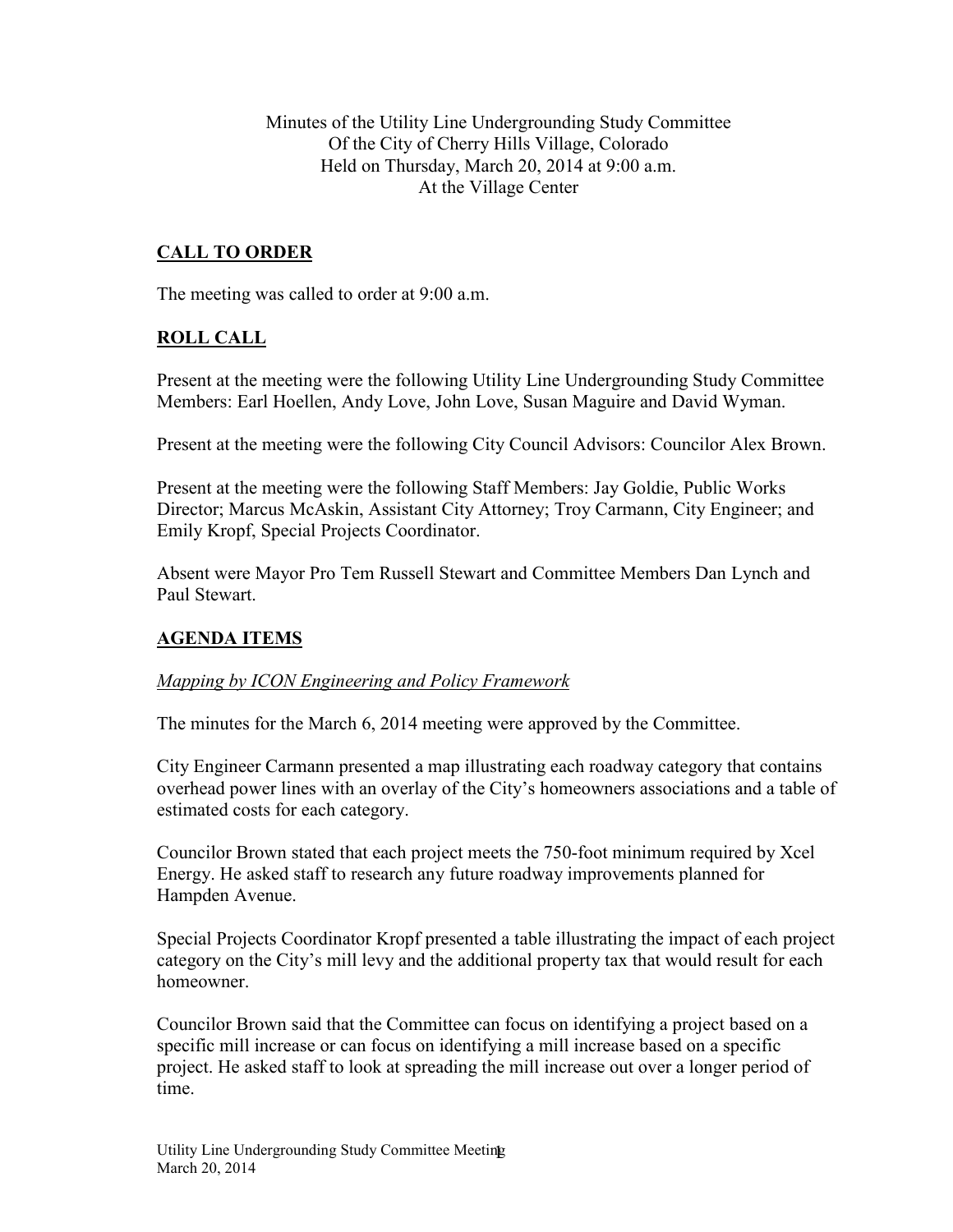It was suggested that the 2.5 mills that are being directed to South Suburban Parks and Recreation be directed to undergrounding after 2019.

Councilor Brown replied that some members of the community believe that the funding should continue to be directed towards open space.

The Committee discussed what a 1-mill increase would generate. Over a 10-year period, the City would be able to underground the lines along the state highways or arterials.

It was suggested that the Committee focus on higher visibility projects. It was also recommended that City Council consider future road improvement projects that would result in Xcel Energy financing conversion of lines. It was suggested that some traffic calming techniques would not impact the lines along roadways.

City Engineer Carmann replied that the addition of a wider media or traffic islands might impact the lines, which would result in Xcel financing the conversion. However, the road improvements would take many years to complete due to costs.

The Committee discussed increasing the mill levy for properties located closest to project corridors. This occurred for both the  $16<sup>th</sup>$  Street Mall of Denver and the sound retention walls of Greenwood Village.

Councilor Brown asked the Committee Members to review the examples of undergrounding policy framework and to consider what the City might want to include.

The Committee considered what roadways might be a priority for the City. It was suggested that the arterials might be a priority due to their visibility. It was noted that project cost is an important part of prioritization.

Public Works Director Goldie stated that Xcel is willing to provide a cost estimate for projects by performing the required engineering, but the City would pay for the service through its 1% fund.

It was suggested that Community Development Director Zuccaro attend the next meeting to discuss building requirements and revising the Municipal Code to accommodate undergrounding.

Assistant City Attorney McAskin suggested looking at the City's Master Plan and Blue Ribbon Panel Report to compare priorities in regards to the preservation of view corridors.

Councilor Brown responded that there are no specific corridors mentioned in the City's existing policies, but it might be addressed in a parallel process.

It was asked if the audience for the Committee's undergrounding policy is intended to be City Council or the community.